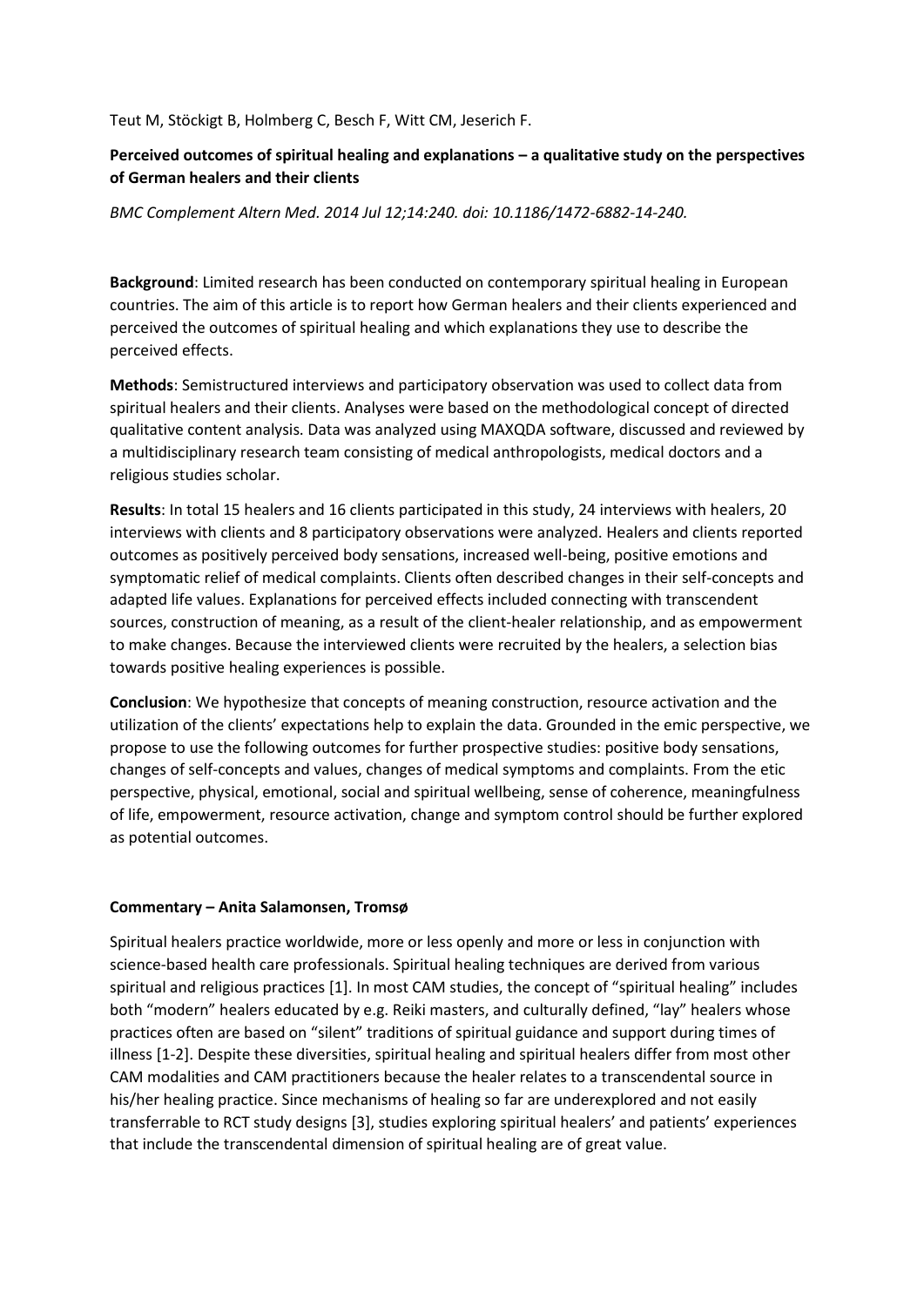Michael Teut and colleagues analyze in this study [3] how German spiritual healers and their clients experience, perceive, describe and explain the outcomes of spiritual healing. Semi structured interviews and participatory observation were used to study 16 healers and 15 clients. The authors underscore that the basic assumptions of the aims of treatment between bio-medically oriented CAM researchers and healers differ significantly. Applying qualitative and mixed methods methodologies in "whole systems" research have been emphasized as crucially important to capture the full picture of benefits and risks associated with complex CAM interventions (typically spiritual healing) based on "alternative" approaches to health and illness. Teut and colleagues argue that while many CAM researchers focus on the established diagnosis and its specific treatment, spiritual healers focus on the "whole person" and thus spiritual and personal development more than specific reduction in symptoms.

Based on this approach to understanding spiritual healing, reported outcomes in the study were: 1) Changes in sensations and feelings, 2) Changes of self-concepts and values, and 3) Changes of medical symptoms and complains. Explanations for the perceived effects of the healing were categorized in four categories based on empirical patterns and anthropological and sociological theories: 1) Connecting with transcendent sources, 2) Empowering clients to change, 3) Making use of client-healer relationship, and 4) Construction of meaning.

The explanation for the perceived effects of healing connected to transcendent sources was not surprising. The fact that "empowering clients to change" is described as part of the effect, however, adds a new dimension to understanding possible long-time outcomes from spiritual healing as well as clients' satisfaction with this healing practice revealed in other studies. Change in medical symptoms and complains is not considered as the main outcome, but as a natural course following improvement of well-being and vitality. Healing treatments may have supported "resource activation", i.e., activation of spiritual or transcendent resources: "The healer sees himself as a channel through which a transcendent force can act and strengthen the belief in the healing potential for both healer and client" [3, p.8].

Also "construction of meaning" as an important explanation for perceived effects of spiritual healing adds new knowledge to the healing literature. Construction of meaning is in studies of health and illness closely connected to the salutogenic model of health, illness and health promotion, focusing on factors that support human health and well-being, and the relationship between health, stress and coping [4]. The importance of meaning, self-efforts and changes in bodily sensations and values has increasingly been revealed in studies on CAM users' reasons for, and experiences from, the use of different CAM modalities in general. It is interesting that Teut and colleagues in their study specifically link salutogenic explanations to spiritual healing and include transcendental sources of healing. It is also interesting that they find that spiritual healing may not fit any client or problem. The utilization of clients' expectations was described as an important instrument for healing by the healers. Researchers who plan for inclusion of participants for a clinical trial should thus keep in mind that advertising participants might attract completely different clients than those usually seeing a spiritual healer. The study contribute new insights on healers' and clients' perspectives on spiritual healing practices as well as valuable input on outcome parameters to measure in future prospective quantitative healing studies.